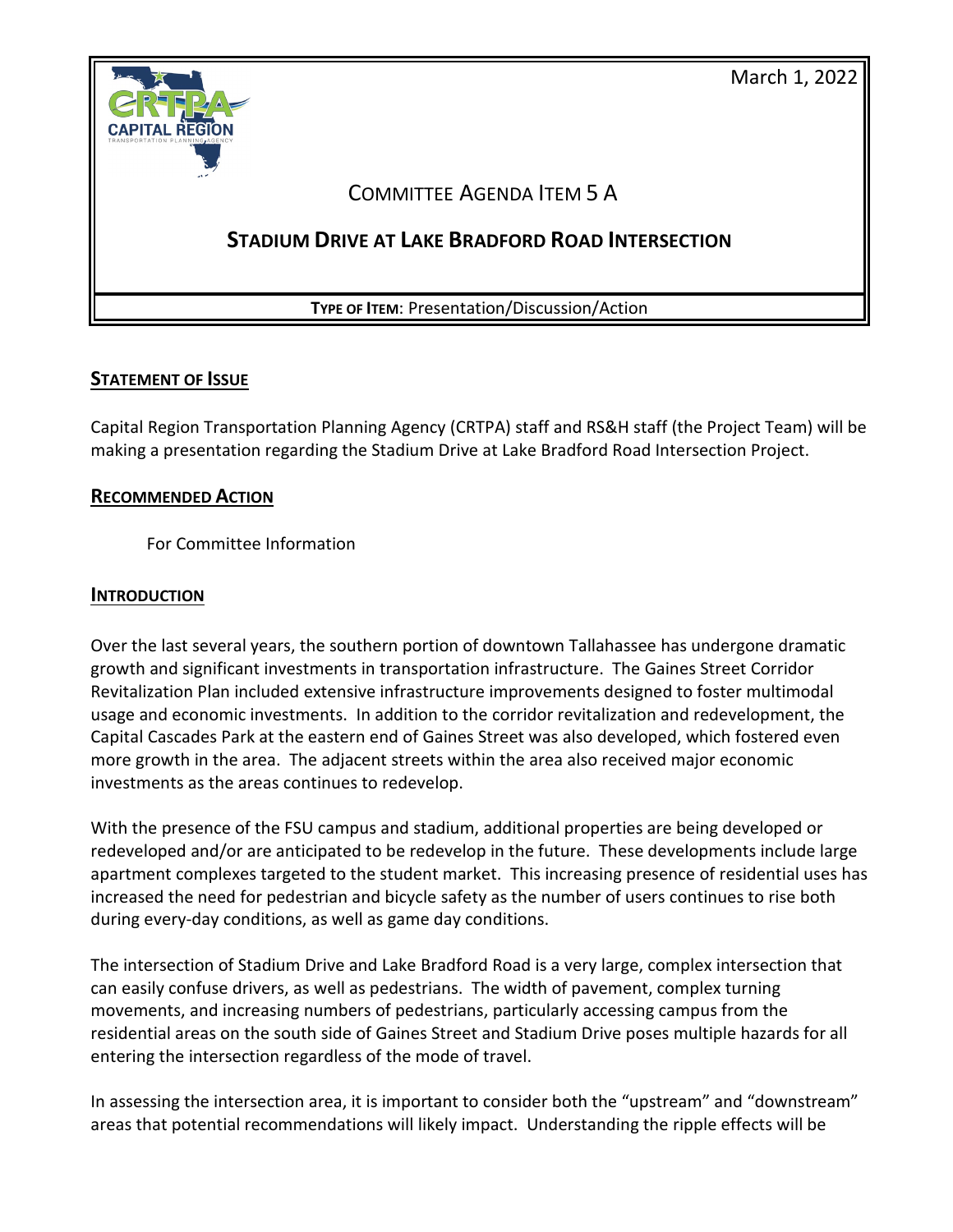critical to ensure any recommendations are feasible and will not adversely impact other intersections or mobility efficiency in the surrounding area.

## **PROCESS**

Like other CRTPA studies, the first effort of this project was to develop an **Existing Conditions Report** that was based on the collect of data along any of the Study Area corridors and/or intersections. In addition to transportation data, the following was also collected for this project.

- Existing Land Use
- Building locations
- Historic and Cultural Sites
- Socioeconomic Data

#### **STUDY AREA**

The study area is shown in the graphic on the following page and will roughly cover from Stone Valley Way/Gaines Street intersection on the east, to Pensacola Street on the north, Hendry Street on the west, and Eppes Drive on the south.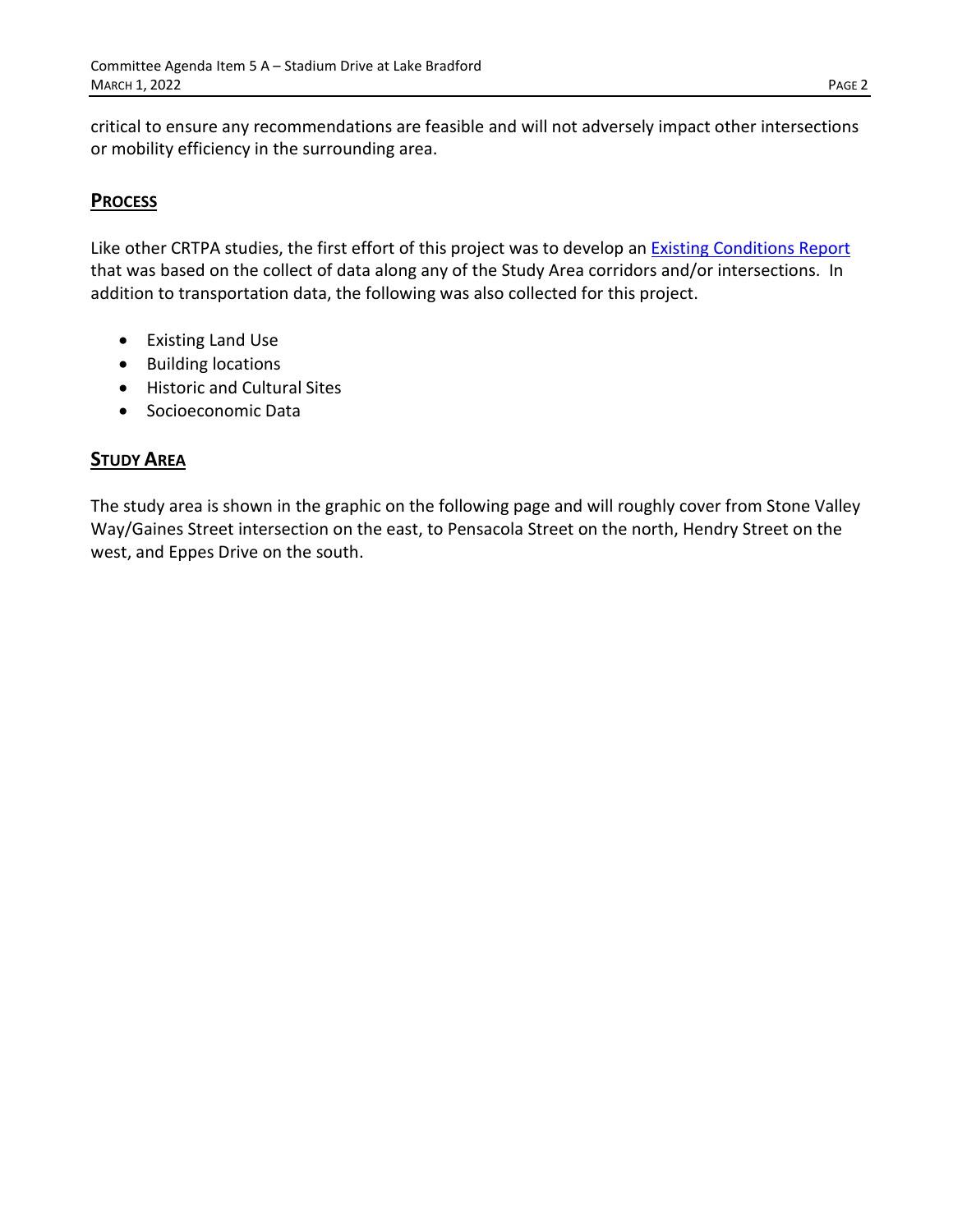

# **GOALS AND OBJECTIVES**

The intent of this project is to identify existing and future conditions within the area which will be used to develop recommendations for improving the intersection. The project intersection has unconventional vehicle movements and lane merging areas, making it confusing for motorists in the area. Additionally, its location next to the FSU campus leads to an increased number of pedestrians and cyclists that frequent the area during the academic year. The following goals have been identified to provide the framework for this effort.

General Improvement of traffic flow through the area within the future year 2045

- Consider recommendations that allow this intersection to achieve Level of Service (LOS) C during peak hour traffic.
- Consider the transportation impact on nearby intersections for any proposed changes at the project intersection.

Reduction in vehicular crash severity and frequency within the study area

• Propose recommendations that will lead to fewer and less severe crashes.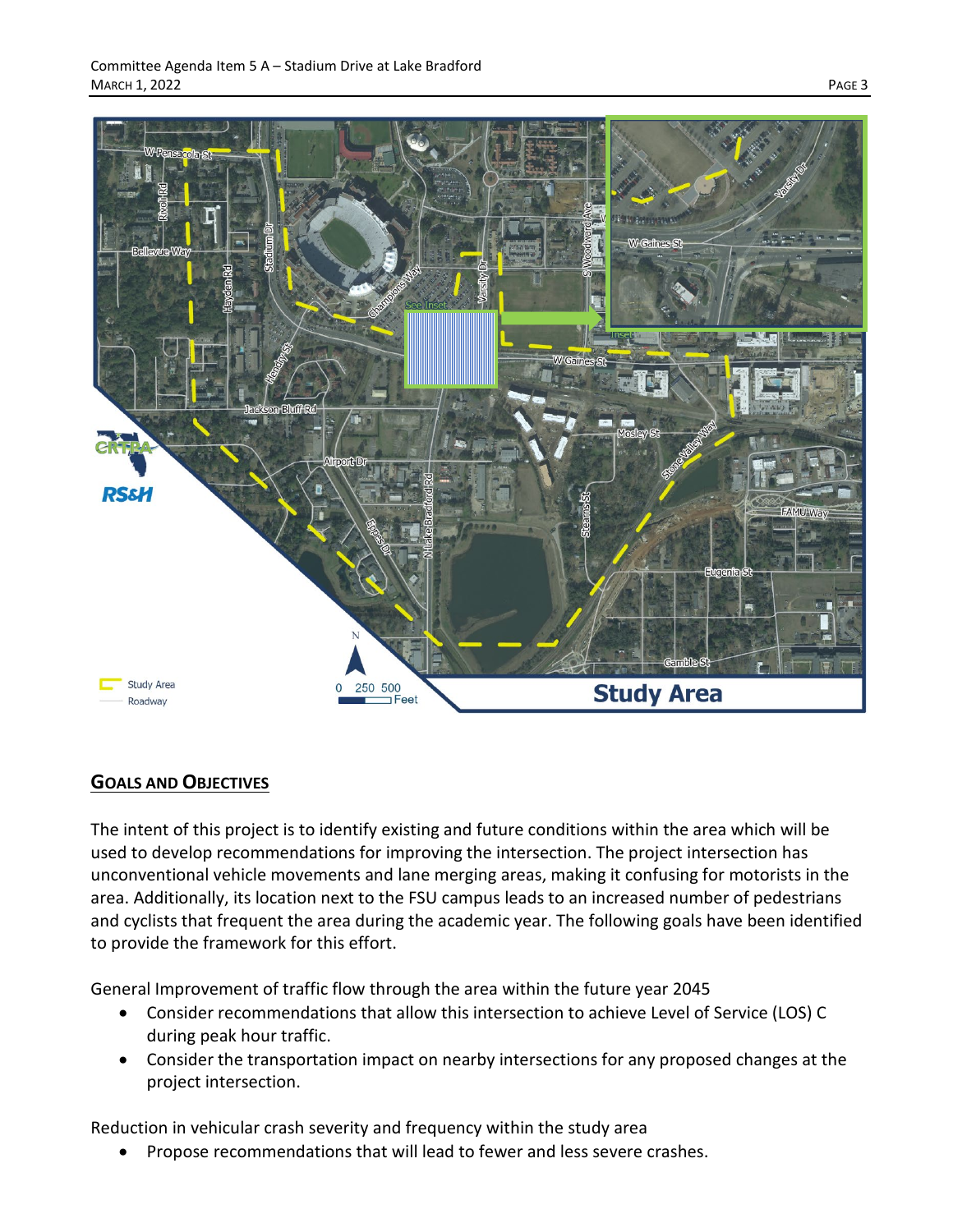Reduce pedestrian and cyclist conflict points.

Continue the trend of roadway improvement within Tallahassee

• Consider the development of the Gaines Street corridor and the planned improvements along Lake Bradford Road.

## **PREVIOUS AND ON-GOING STUDIES**

There are several studies that have occurred at this intersection between 2017 and 2020. These includes projects completed by the Florida Department of Transportation (FDOT) in 2017 and 2020. In addition to these studies the Blueprint Intergovernmental Agency is performing a Project Development and Environment (PD&E) Study for the Airport Gateway.

## **EXISTING CONDITIONS REPORT TRANSPORTATION DATA**

The Existing Conditions Report includes the following information to develop a database to use for creating and evaluating intersection and study area alternatives.

- Turning Movement Counts
- 24-Hour Pedestrian Actuated Counts
- Peak-Hour Determination
- Existing Operational Performance
- Pedestrian Movement Analysis
- Bicycle and Micro-Mobility Considerations
- Crash Analysis
- Transit Operations

## **ALTERNATIVES DEVELOPMENT**

After completing the Existing Conditions analysis in July of 2021, the Project Team initiated the Alternatives Development phase of the project. This effort built on the data that was gathered (for modeling purposes) to evaluate eleven (11) alternatives for the Stadium Drive at Lake Bradford Road intersections. The Project Team has provided links for a visual rendition of each improvement.

## **Alternative 1 No-Build**

• Existing conditions maintained in the design year of 2045

## [Intersection Image](http://crtpa.org/wp-content/uploads/Stadium-Drive-at-LBR-Alternative-1-scaled.jpg)

## **Alternative 1B No-build – Slip Lane Removal**

- Removal of the northbound right slip lane at the study intersection
- Replaced with an exclusive northbound signalized right-turn lane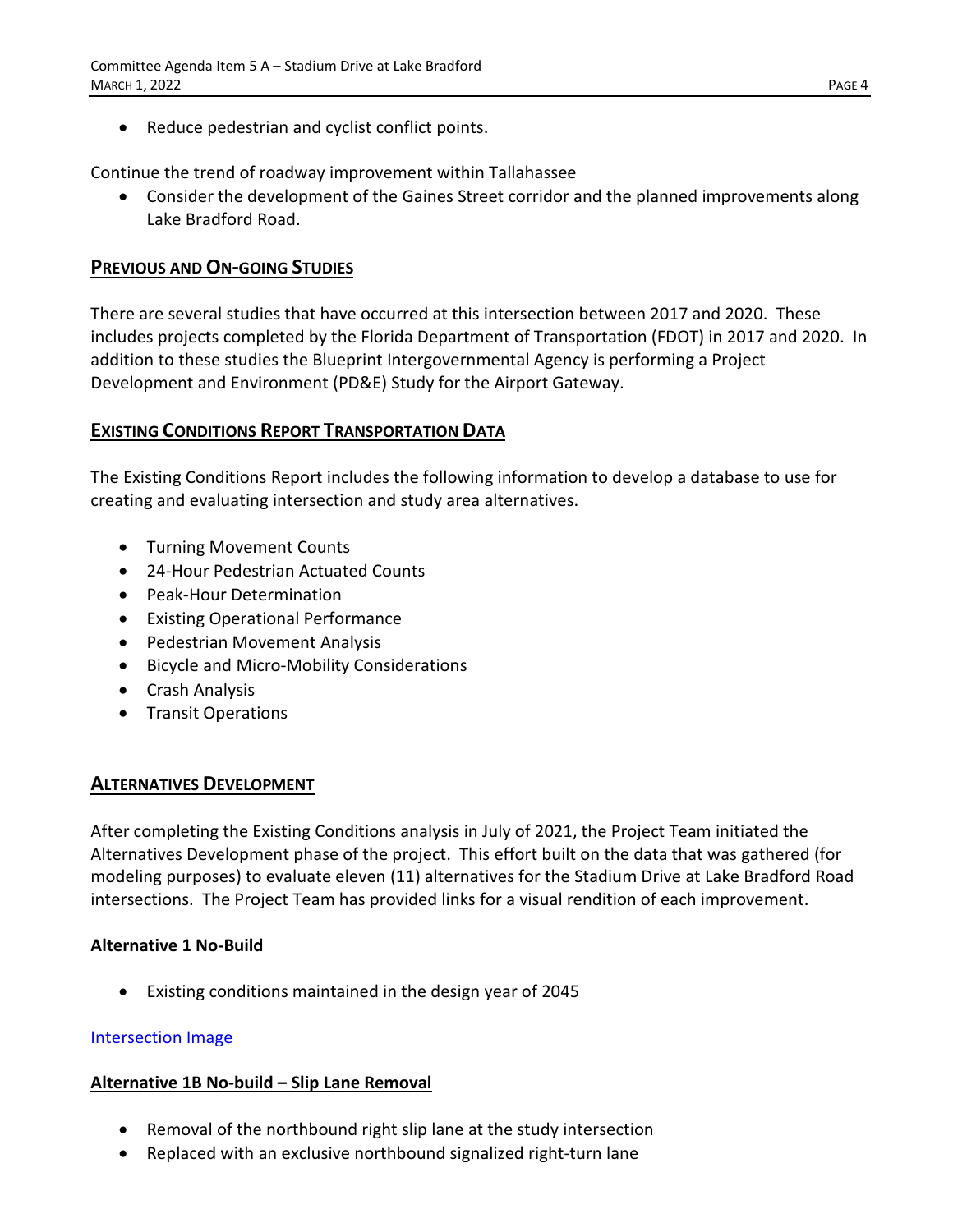#### [Overhead image](http://crtpa.org/wp-content/uploads/Stadium-Drive-at-LBR-Alternative-1B-general-area.jpg)

[Slip Lane removal \(northbound Lake Bradford Road turning right onto Stadium Drive](http://crtpa.org/wp-content/uploads/Stadium-Drive-at-LBR-Alternative-1B-intersection-scaled.jpg)

#### **Alternatives 2A and 2B - Eppes Drive Extension**

Extension of Eppes Drive to create either

- A direct connection with Hendry Street (2A).
- Improved existing connection with Jackson Bluff Road via W Eppes Drive (2B).

Optional: Hendry Street intersection improvements

- Adds capacity to the southern leg of the Hendry Street and Stadium Drive intersection .
- Additional northbound lane (Hendry Street), while also converting the current right-turn lane to a shared through/right lane.
- Two exclusive left-turn lanes (Hendry Street) while also accommodating an exclusive left-turn phase.

[Overhead Image](http://crtpa.org/wp-content/uploads/Alt-2a-and-2b.jpg) [Hendry Street Improvement](http://crtpa.org/wp-content/uploads/Alternative-2A-and-2B-Hendry-Street-scaled.jpg) [Eppes Drive Improvement](http://crtpa.org/wp-content/uploads/Alternative-2A-and-2B-eppes-Drive-scaled.jpg) [Hendry Street and Eppes Drive Rendition](http://crtpa.org/wp-content/uploads/eppes-and-Hendry-scaled.jpg)

#### **Alternative 3 - Quadrant System**

Closes the northbound-to-westbound and eastbound-to-southbound movements at the Stadium Drive/Lake Bradford Road intersection, diverting the corresponding traffic to a quadrant system via Hendry Street and Jackson Bluff Road.

Stadium Drive at Lake Bradford Road

- Removes eastbound right-hand turn from Stadium Drive onto Lake Bradford Road. Under this configuration, this movement is made at the Hendry Street and Stadium Drive intersection.
- Removes direct access to Checkers from Stadium Drive and limits access to right-in and rightout only onto Lake Bradford Road.

Stadium Drive and Hendry Street intersection

• Add northbound lane (Hendry Street) with the exclusive right-turn lane converted to a shared through/right lane.

Jackson Bluff Road and Lake Bradford Road intersection

- Add exclusive southbound right-turn lane (from Lake Bradford Road turning onto Jackson Bluff Road).
- Add exclusive westbound left-turn lane (at Jackson Bluff Road and Hendry Street).
- Add dual northbound left and eastbound right-turn lanes (from Lake Bradford Road turning onto Jackson Bluff Road).

[Overhead](http://crtpa.org/wp-content/uploads/Alt-3-overhead.jpg) Image [Zoomed in configuration](http://crtpa.org/wp-content/uploads/Alt-3-zoom.jpg)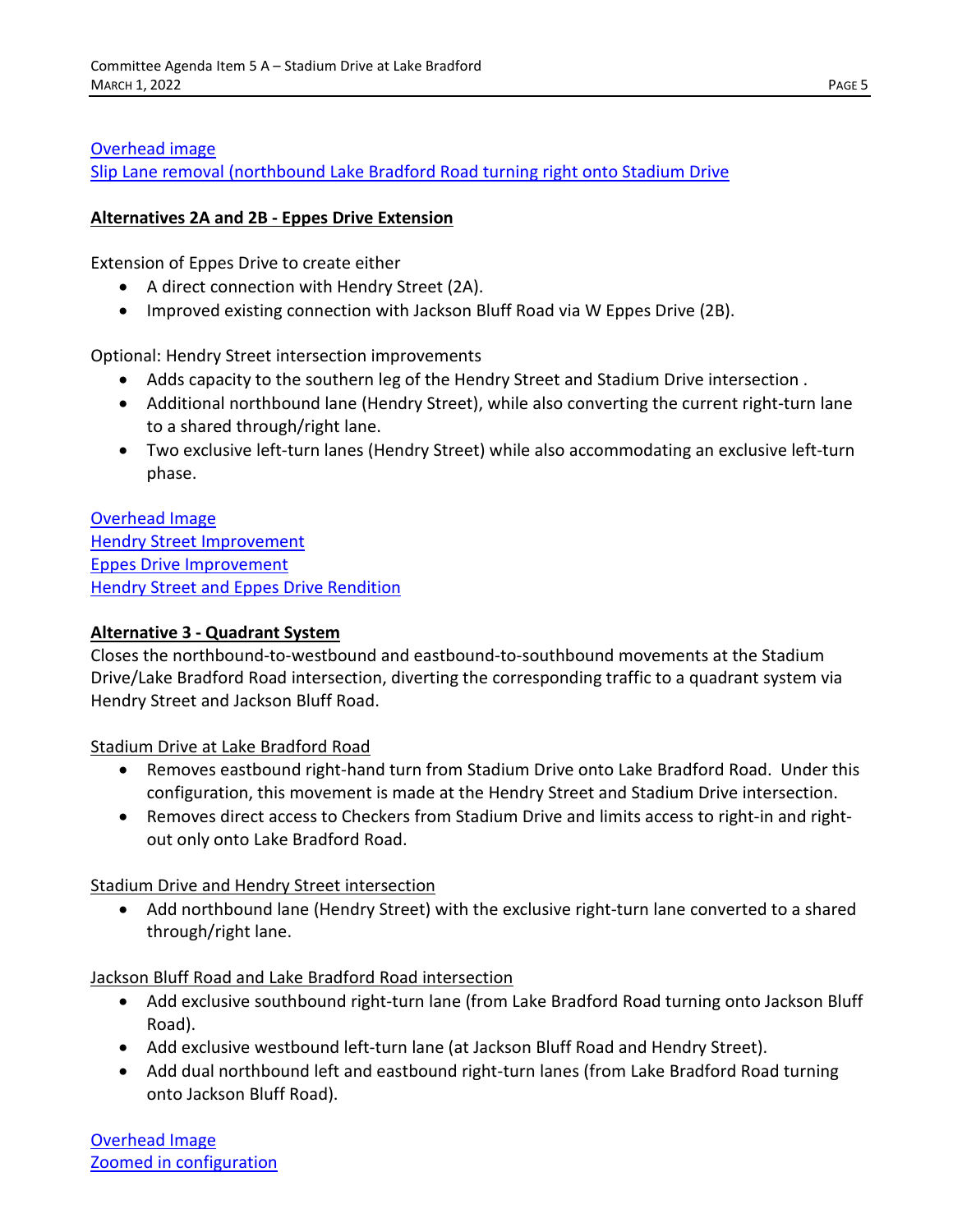[Stadium Drive at Lake Bradford Road Rendition](http://crtpa.org/wp-content/uploads/Alternative-3-rendition-scaled.jpg)

#### **Alternative 4 - East-West Overpass**

This alternative proposes a single-lane grade-separated overpass that bypasses the Stadium Drive and Lake Bradford Road intersection. The eastbound and westbound through movements at the study intersection are diverted through the overpass, and the remainder of the geometry is maintained from existing conditions.

[Overhead Image](http://crtpa.org/wp-content/uploads/alt-4-overhead.jpg) [Zoomed in Configuration](http://crtpa.org/wp-content/uploads/alt-4-zoom-scaled.jpg) [Overpass Rendition](http://crtpa.org/wp-content/uploads/alt-4-rendition-scaled.jpg)

#### **Alternative 5 - Existing Intersection 'Build-Out'**

The purpose of this alternative is to achieve LOS D at the study intersection without diverting traffic

Stadium Drive and Lake Bradford Road intersection

- Additional through lane is added in all four directions.
- Exclusive left-turn lanes are provided at the northbound and southbound approaches to accommodate exclusive phases for those movements (split-phasing is currently provided).

#### Jackson Bluff Road and Lake Bradford Road intersection

• Exclusive right-turn lane is provided to prevent queue spillback to Stadium Drive.

[Overhead Image](http://crtpa.org/wp-content/uploads/Alt-5-overhead.jpg) [Zoomed in Configuration](http://crtpa.org/wp-content/uploads/Alt-5-zoomed-scaled.jpg) **[Build-out Rendition](http://crtpa.org/wp-content/uploads/alt-5-rendition-scaled.jpg)** 

#### **Alternative 6 - Two-Lane Roundabout**

Proposes a two-lane roundabout at the intersection of Stadium Drive at Lake Bradford Road.

• Right-turn bypass (slip) lanes are provided for the northbound, southbound and eastbound right-turning movements.

[Overhead Image](http://crtpa.org/wp-content/uploads/alt-6-overhead.jpg) [Zoomed in Configuration](http://crtpa.org/wp-content/uploads/Alt-6-zoomed-scaled.jpg) [Roundabout Rendition](http://crtpa.org/wp-content/uploads/alt-6-rendition-scaled.jpg)

#### **Alternative 7 - Realignment**

Proposes median and roadway realignment at the study intersection to reduce complexity and improve the bike/ped experience.

• All existing vehicle movements are maintained.

[Overhead Image](http://crtpa.org/wp-content/uploads/Alt-7-overhead.jpg) [Zoomed in Configuration](http://crtpa.org/wp-content/uploads/Alt-7-zoomed-scaled.jpg)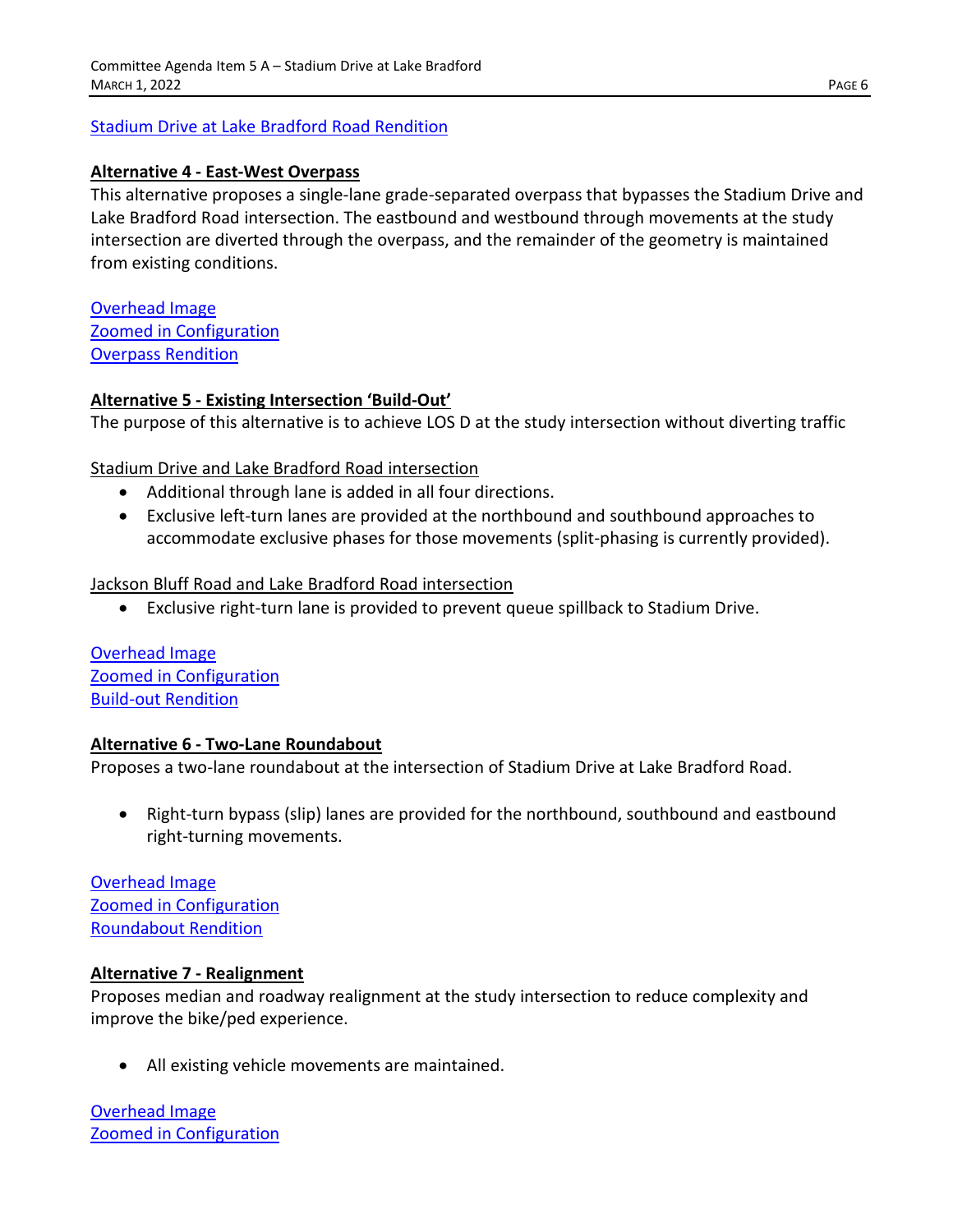## **Alternatives 8A and 8B - Eppes Extension and Quadrant "Full Build-out"**

Proposes a hybrid alternative which combines the Eppes Drive extension along West Eppes Drive. Closes the northbound-to-westbound and eastbound-to-southbound movements at the study intersection, diverting the corresponding traffic to a quadrant system via Hendry Street and Jackson Bluff Road and the Eppes Extension. Since the traffic diversion is enough to provide LOS D or better at the Jackson Bluff Road / Lake Bradford Road intersection, an iteration was performed maintaining the existing geometry at that location. An additional "Full Buildout" was also assessed, which carries over all capacity improvements from the original Quadrant alternative.

## Alternatives 8A & 8B - Hendry Street and Stadium Drive intersection

- Add NBL lane, while also converting the current right-turn lane to a shared through/right lane.
- Two exclusive left-turn lanes while also accommodating an exclusive left-turn phase.

## Alternative 8A – Jackson Bluff Road and Lake Bradford Road intersection

- Alternative 8A
	- Add exclusive southbound right-turn lane.
	- Add exclusive westbound left-turn lane.
	- Add Dual northbound left and eastbound right-turn lanes.
- Alternative 8B
	- Jackson Bluff Road and Lake Bradford maintain existing conditions.

[Alternative 8A Overhead](http://crtpa.org/wp-content/uploads/Alt-8A-overhead.jpg) [Alternative 8A Zoomed in Configuration](http://crtpa.org/wp-content/uploads/alt-8A-zoomed-scaled.jpg) [Alternative 8B Overhead](http://crtpa.org/wp-content/uploads/alt-8B-zoomed-scaled.jpg) [Alternative 8B Zoomed in Configuration](http://crtpa.org/wp-content/uploads/alt-8B-zoomed-scaled.jpg)

# **FUTURE YEAR TRAFFIC ANALYSIS**

The next step in the process is assessing the alternatives impact on the transportation network. Using the Existing Conditions documentation, traffic was projected to the year 2045 and then applied to the varying alternatives that were presented on the previous pages. This effort produced th[e Future Year](http://crtpa.org/wp-content/uploads/Future-Year-Traffic-Analysis.pdf)  [Traffic Analysis –](http://crtpa.org/wp-content/uploads/Future-Year-Traffic-Analysis.pdf) Level of Service. The table indicates the delay that each vehicle will experience at the Stadium Drive / Lake Bradford Road intersection, which in turn, equates to a "level-of-service" (shown in **RED** if the intersection is at E or F).

# **COMPARING ALTERNATIVES**

While the level-of-service is an important indicator of how the vehicular traffic flows it is not the sole determinant of evaluating various alternatives. Other factors included:

- Bike and Pedestrian System Improvement
- Vehicle Safety
- Bike and Pedestrian Safety
- Timeline for Implementation